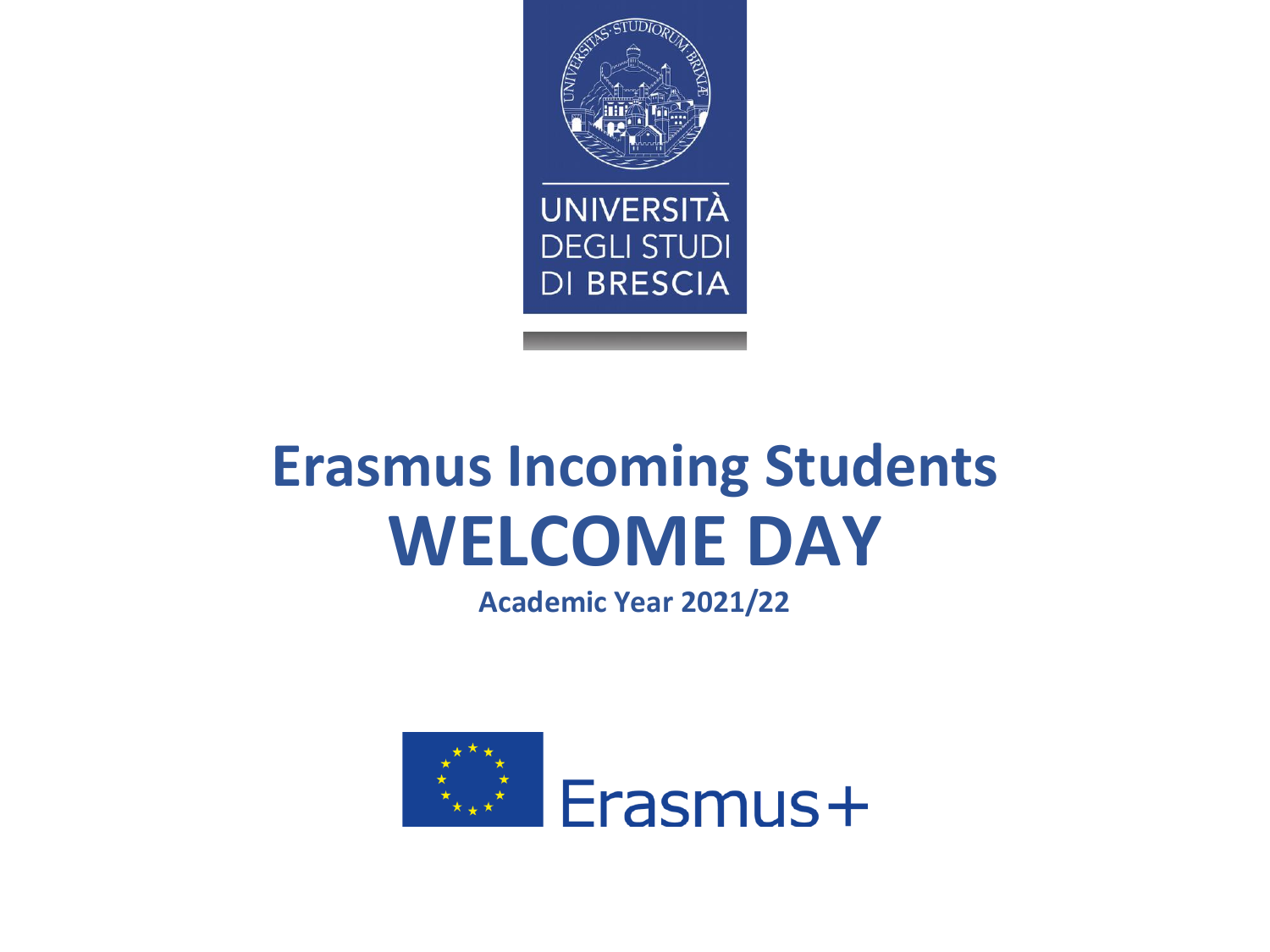# **Arrival at Unibs Documents required**

#### **Upload on personal page on Unibs.it**

- ID/Passport
- Profile picture (passport-like)
- Home address
- Temporary address

#### **To be sent by email**

- EU Health Insurance Card
- Visa for study & Private Health Insurance (non EU students ONLY)
- Arrival certificate (provided by your Home Institution) beginning: start of the academic activities in Brescia (welcome day or beginning of classes)
- Learning Agreement (if not submitted before) signed by both Universities

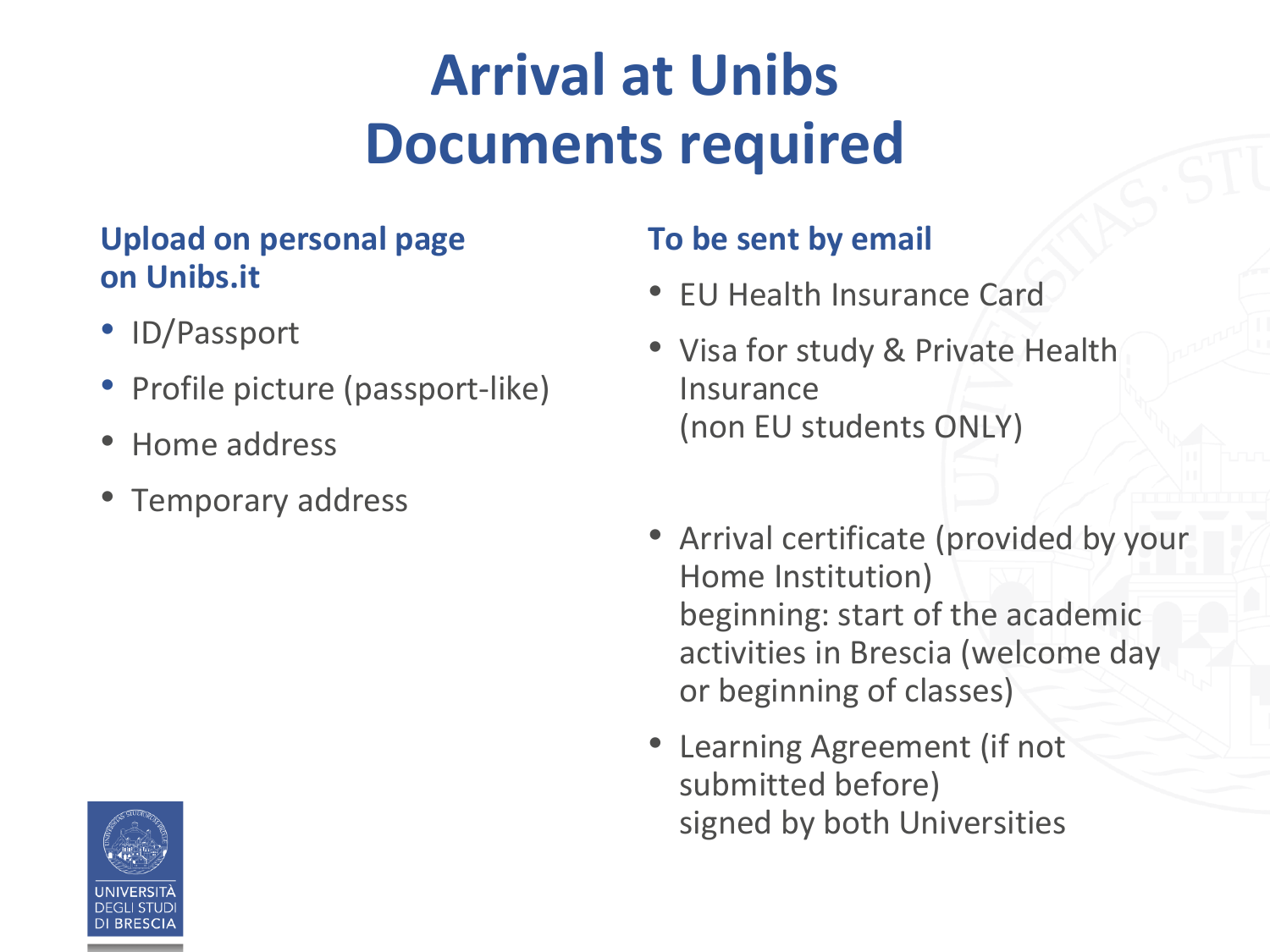# **Fiscal Code**

It is a number based on your personal details issued by the Tax Agency Required for contracts (e.g. to rent an apartment, to buy an italian SIM, etc)

Unibs will request and provide your fiscal code **in a few weeks** Once confirmed, you will receive an email from International Office

Check your addresses and your ID on your personal page

#### **If you need it urgently, please inform the International Office**



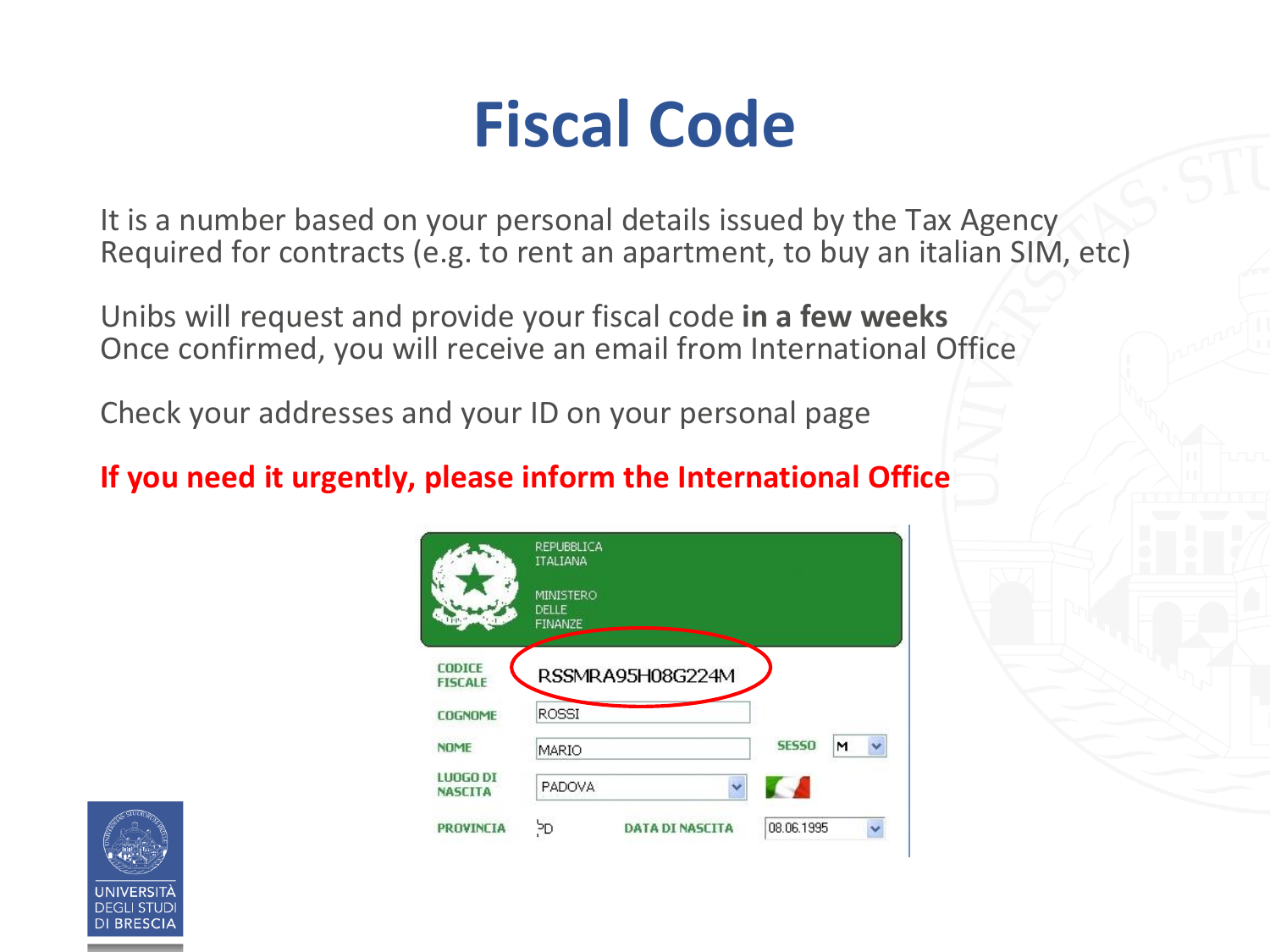# **Unibs Student Card**

- student ID and debit card (optional).
- University services (canteen, printers/photocopiers, libraries)
- discounts in museums, cinemas, etc

Make sure you have uploaded a profile picture on your personal page!

### **Where**: At the International Student Mobility DESK

#### **When**:

You will receive an email when the card is ready



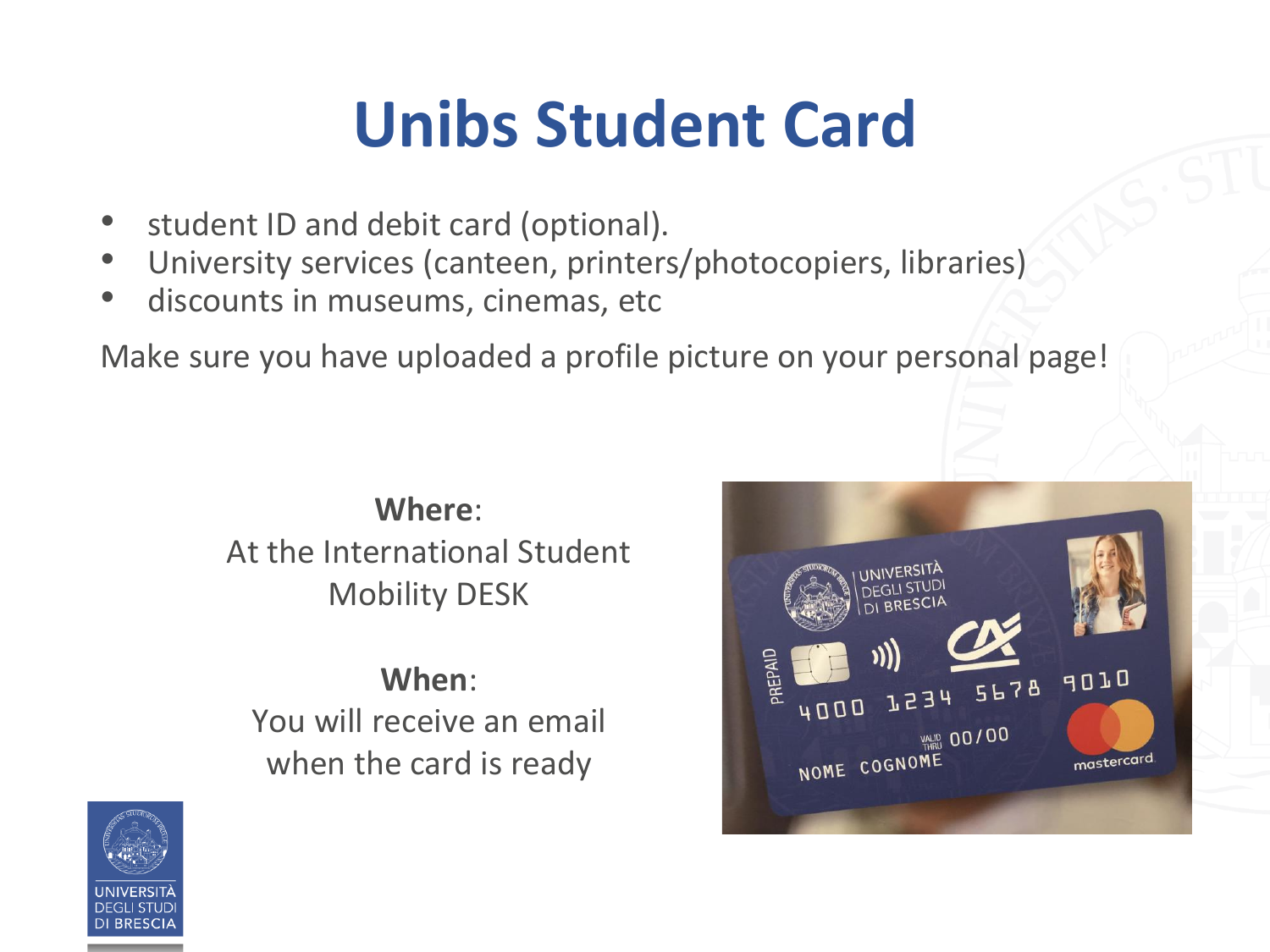# **Free Transportation Pass**

offered by Unibs in cooperation with the City Council

The Card will be available and active **starting from 1st March**. It can be used to travel on buses and underground in the city center.

Bike-sharing service can be added on request.

Make sure you have uploaded a profile picture on your personal page!

#### **Where**:

The card can be collected at the Infopoint in via Trieste, 1 (city center)

### **When**: We will inform you when the cards are ready



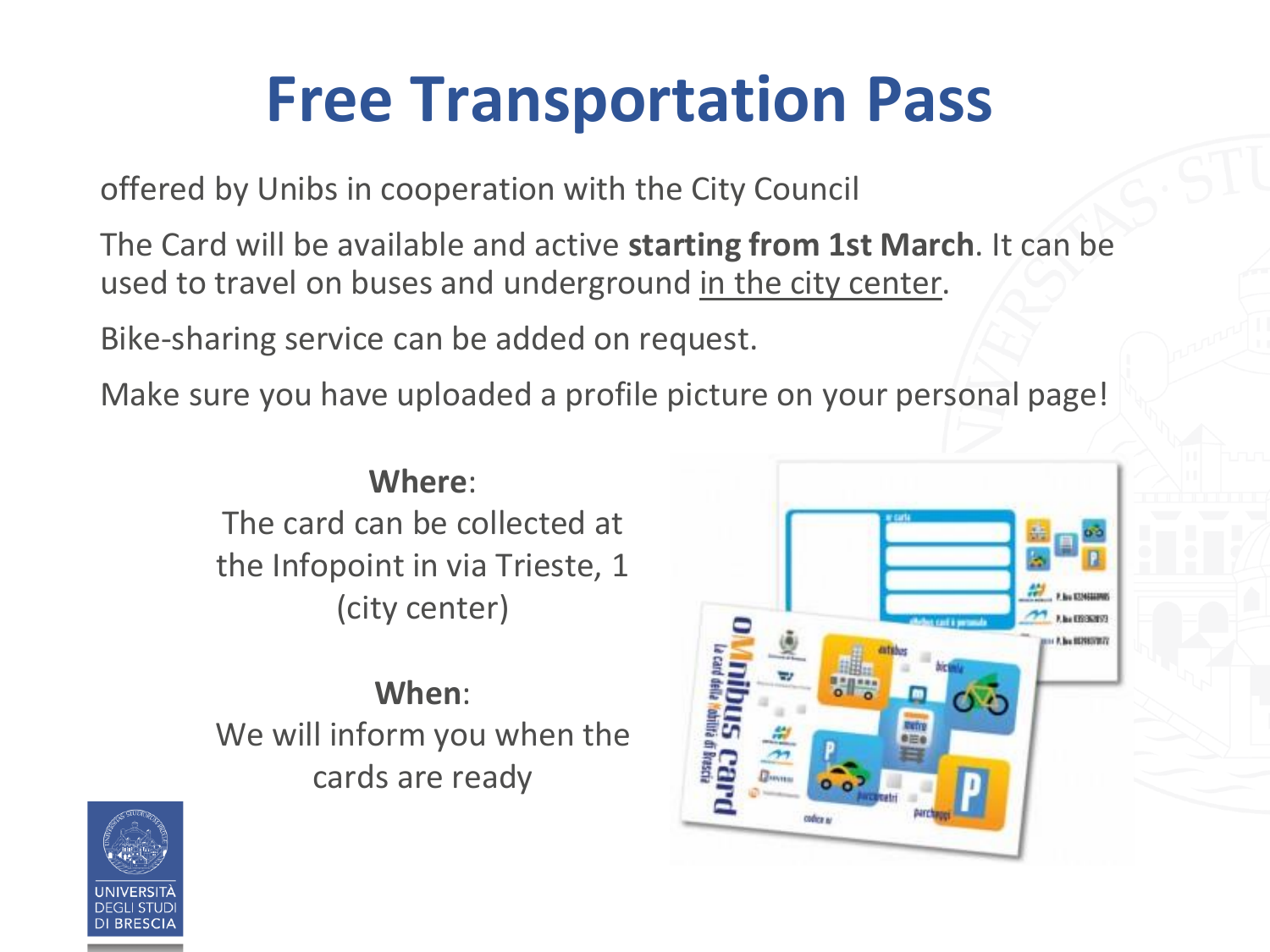# **Residence permit**

### Additional requirement for non-EU students

Our tutor will help you fill in the application forms

Cost for 6 up to 12 months: 100 EUR approx.

Our tutors at the desk will be available to assist you in filling in the request

#### **Where**:

Application forms can be found at any Post Office at «Sportello Amico»

### **When**: Application must be submitted within 8 working days from arrival



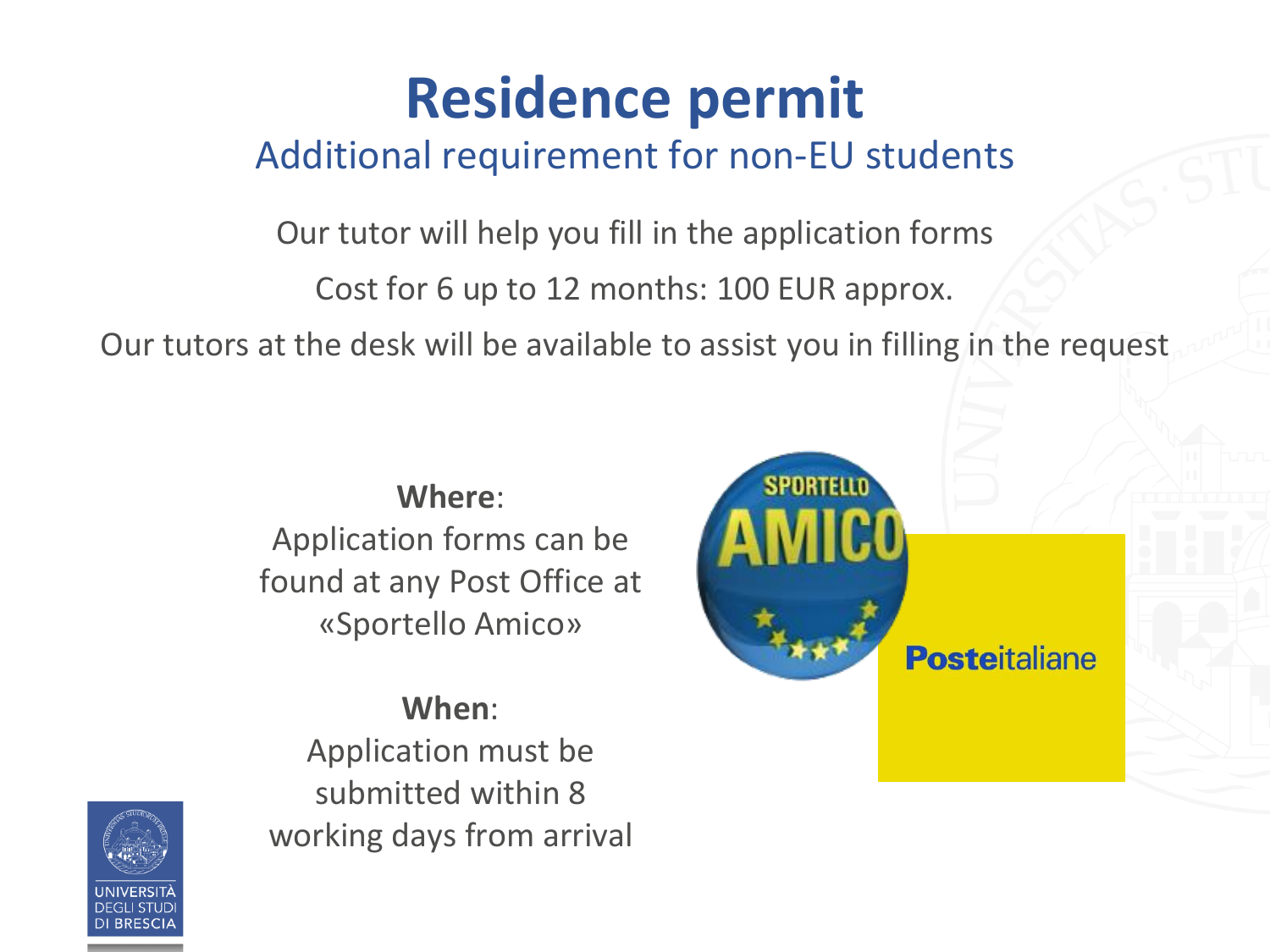# **Attending classes**

Classes are in presence for the current semester

Written exams are in presence

Oral exams are online

#### **Mandatory to access all the University premises:**

- Green pass (Covid19 European Certification with QR code)
- Face mask (FFP2)
- Seat reservation



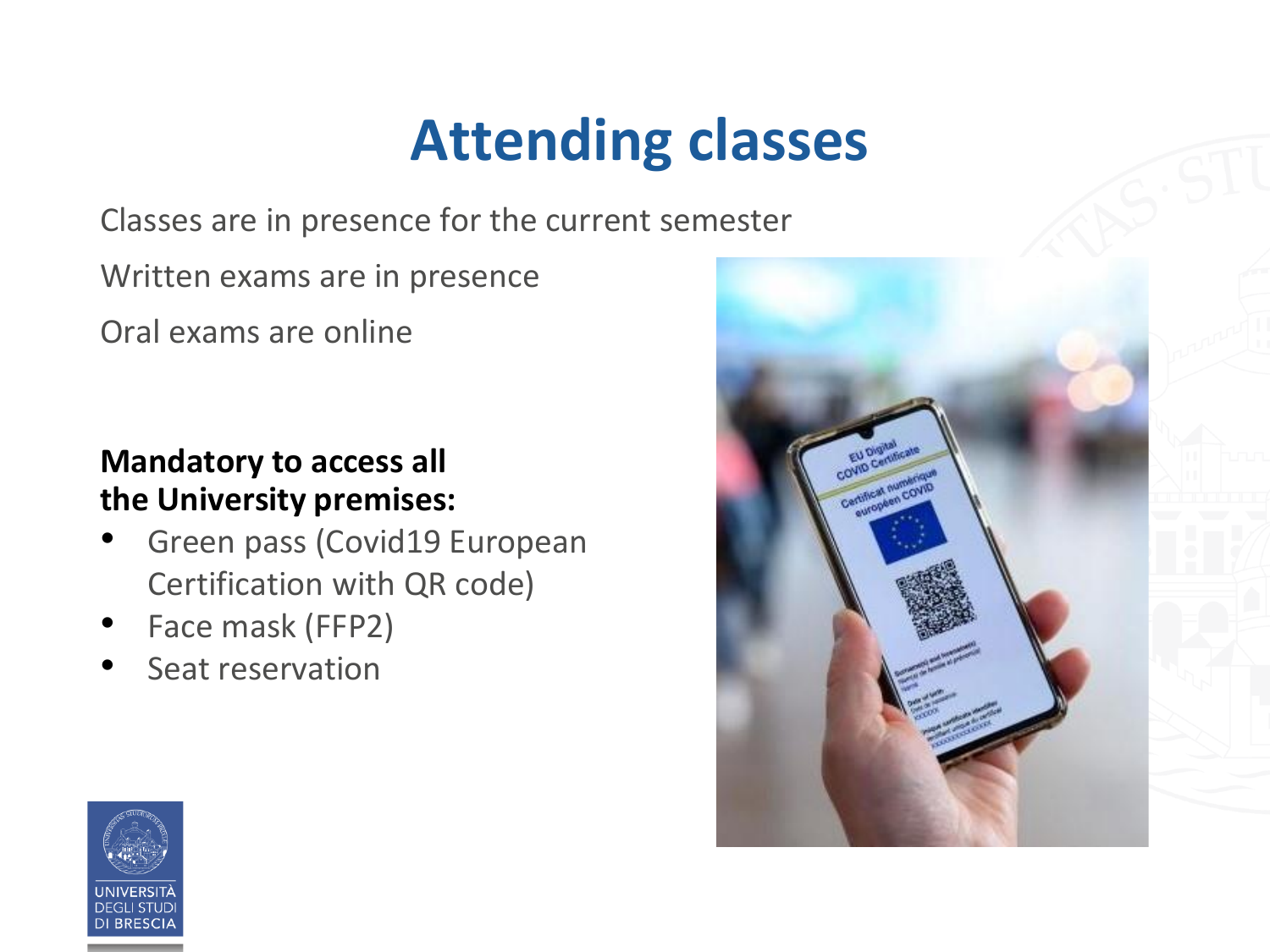### **Classes timetable** [calendari.unibs.it/PortaleStudenti/](https://calendari.unibs.it/PortaleStudenti/index.php?view=home&include=homepage&_lang=en)

Technically you can start attending classes as soon as the semester begins.

**Requirement**: Learning Agreement approved by both Universities.

|                  | DEGLISTUDI <b>LINIBS</b>                                                         |                                                                                                                                                                                 |                                                                                   |  |
|------------------|----------------------------------------------------------------------------------|---------------------------------------------------------------------------------------------------------------------------------------------------------------------------------|-----------------------------------------------------------------------------------|--|
| ⋒                | Home page                                                                        |                                                                                                                                                                                 |                                                                                   |  |
| 崮                |                                                                                  | Il servizio è stato aggiornato, per visualizzare correttamente la pagna ricancala cancellando i dati di navigazione (tasti CTRL+SEIBI F+R da PC o cancella i dati di naviazione |                                                                                   |  |
| ₽<br>感<br>這<br>Q | Lessons timetable<br>$-$ By degree<br><b>III</b><br>. By Israchur<br>. By course | Welcome to the student's Web Agenda of the University of Brescia<br>Rooms occupation<br>恩<br>r                                                                                  | Reserve your seat<br>· New reconvation<br>· Managevaluna<br>. Manage your profile |  |
|                  | <b>Выкими</b><br>$0$ $-$                                                         | information about mobile<br>$rac{1}{2}$<br>app UN BS Calcadar                                                                                                                   |                                                                                   |  |

You can get more information about events (maps, professor contact information, ovent list, etc) by clicking on each cell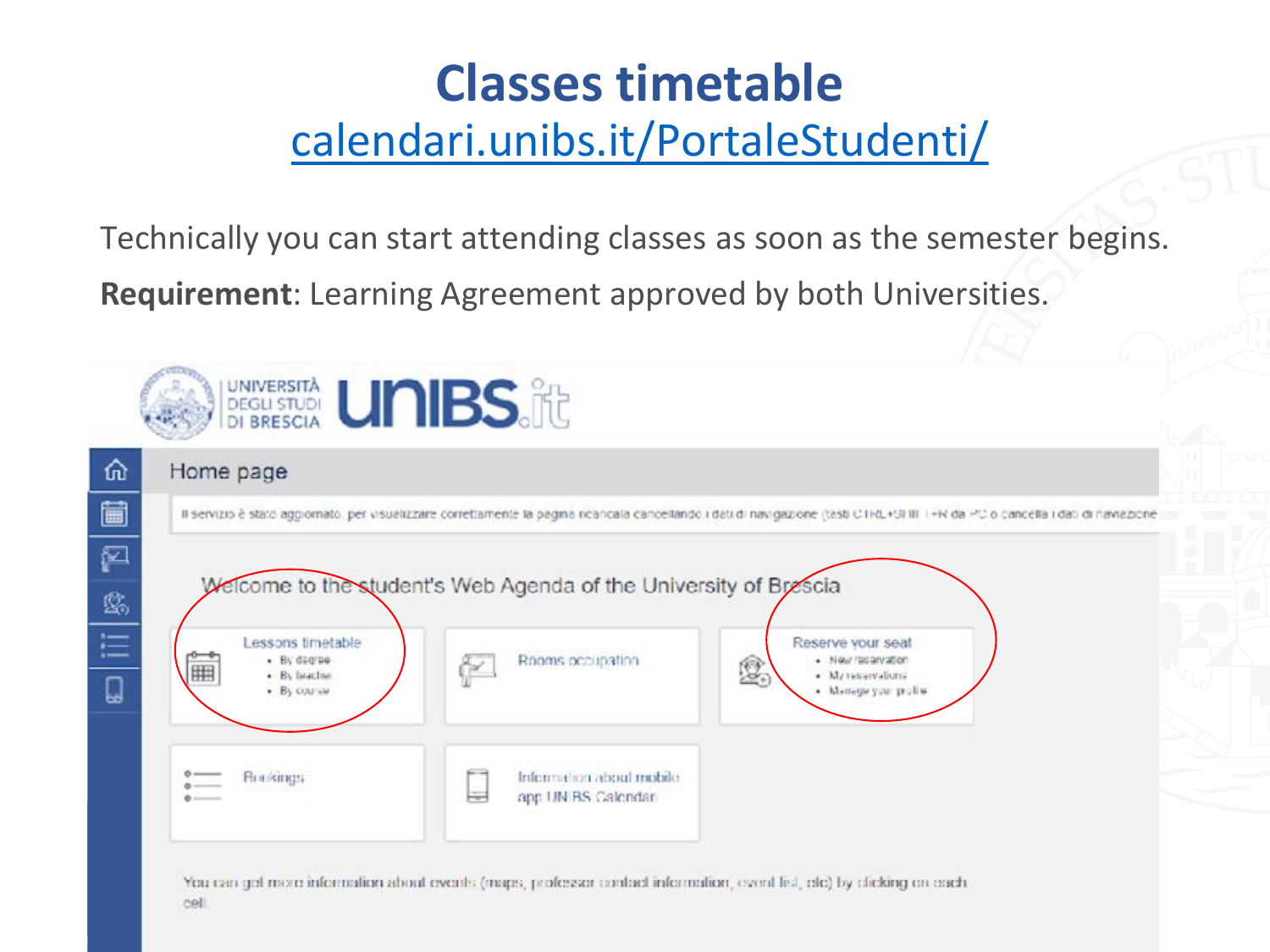## **Study plan based on your learning agreement**

#### **Deadline: 15th March**

You will have to fill in your study plan, based on the courses selected for your learning agreement, on your **personal page** on Unibs.it

You will have to go to our desk, where our Tutors will help you with the process.

Showing the LA signed by all parts is required when you go to the desk.

If you need to make Changes to the LA you can fill in the study plan AFTER the changes.

**If your study plan is not correctly uploaded in your personal page you will not be able to register for/take the exams!**

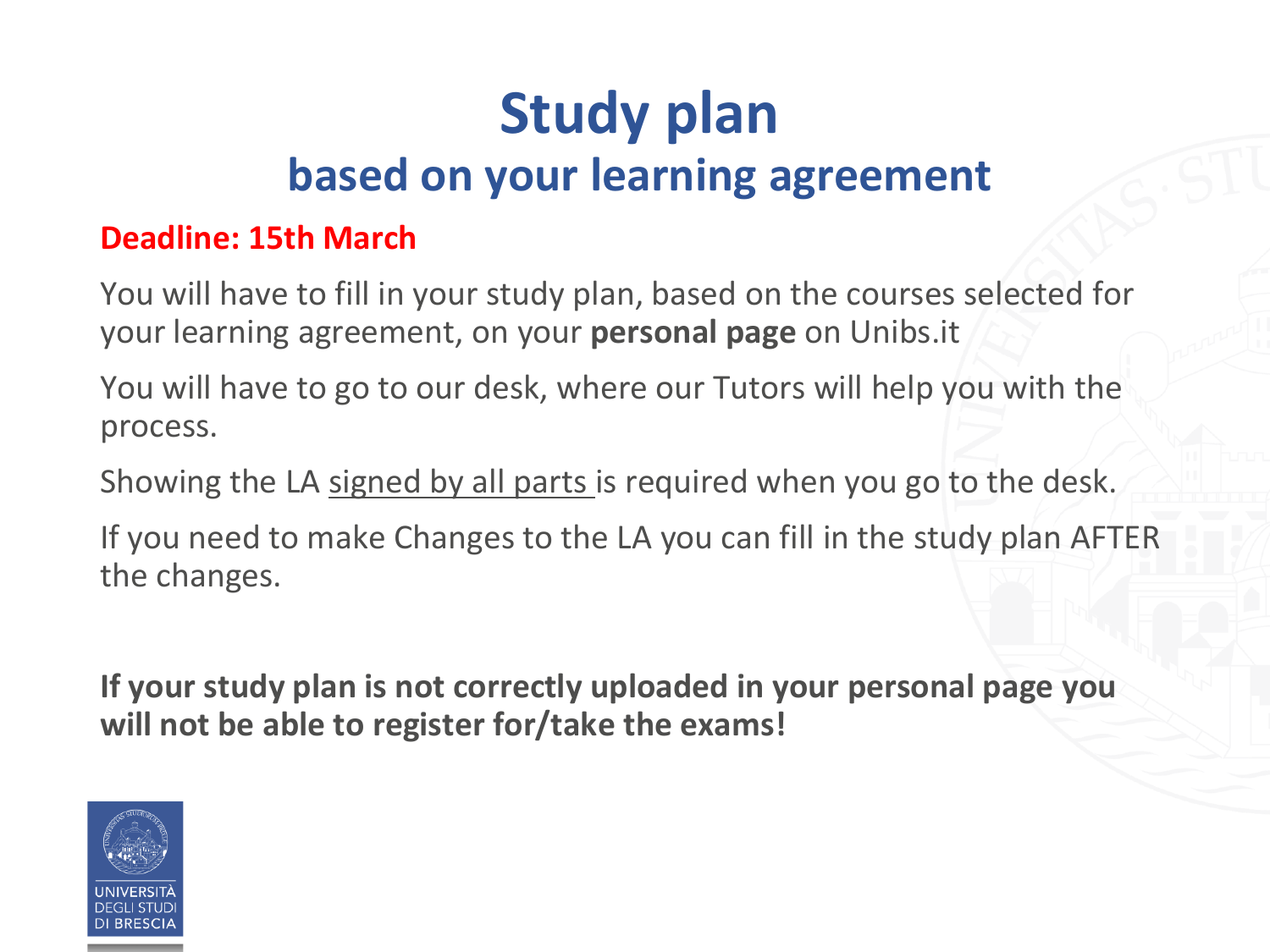## **Changes to the Learning Agreement**

|                                                       |                               | GINA-H-C-Annex IV-Erasmus+ HE Learning Agreement for studiess-2015                                                                                                                                                                                                    |                                                                                                                   |                                            |                                        |                                                     |
|-------------------------------------------------------|-------------------------------|-----------------------------------------------------------------------------------------------------------------------------------------------------------------------------------------------------------------------------------------------------------------------|-------------------------------------------------------------------------------------------------------------------|--------------------------------------------|----------------------------------------|-----------------------------------------------------|
| $Erasmus+$                                            |                               | <b>Higher Education</b><br><b>Learning Agreement for Studies</b>                                                                                                                                                                                                      |                                                                                                                   | Student's name<br>Academic Year 20/20      |                                        |                                                     |
| Table A2<br>During the<br>mobility                    | Component<br>code<br>(if any) | (to be approved by e-mail or signature by the student, the responsible person in the Sending Institution and the responsible person in the Receiving Institution)<br><b>Component title at the Receiving</b><br>Institution<br>(as indicated in the course catalogue) | <b>During the Mobility</b><br>Exceptional changes to Table<br><b>Deleted</b><br>component<br>[tick if applicable] | Added<br>component<br>[tick if applicable] | Reason for change <sup>12</sup>        | Number of<br><b>ECTS</b> credits<br>(or equivalent) |
|                                                       |                               |                                                                                                                                                                                                                                                                       | ⊠                                                                                                                 | п                                          | Choose an item.                        |                                                     |
|                                                       |                               |                                                                                                                                                                                                                                                                       | σ                                                                                                                 | 図                                          | Choose an item.                        |                                                     |
|                                                       |                               |                                                                                                                                                                                                                                                                       | Exceptional changes to Table B (if applicable)                                                                    |                                            |                                        |                                                     |
| Table B <sub>2</sub><br><b>During the</b><br>mobility | Component<br>code<br>(if any) | (to be approved by e-mail or signature by the student and the responsible person in the Sending Institution)<br><b>Component title at the Sending Institution</b><br>(as indicated in the course catalogue)                                                           | Deleted<br>component<br>[tick if applicable]                                                                      | Added<br>component<br>[tick if applicable] | Number of ECTS credits (or equivalent) |                                                     |
|                                                       |                               |                                                                                                                                                                                                                                                                       | □                                                                                                                 | о                                          |                                        |                                                     |
|                                                       |                               |                                                                                                                                                                                                                                                                       |                                                                                                                   | D                                          |                                        |                                                     |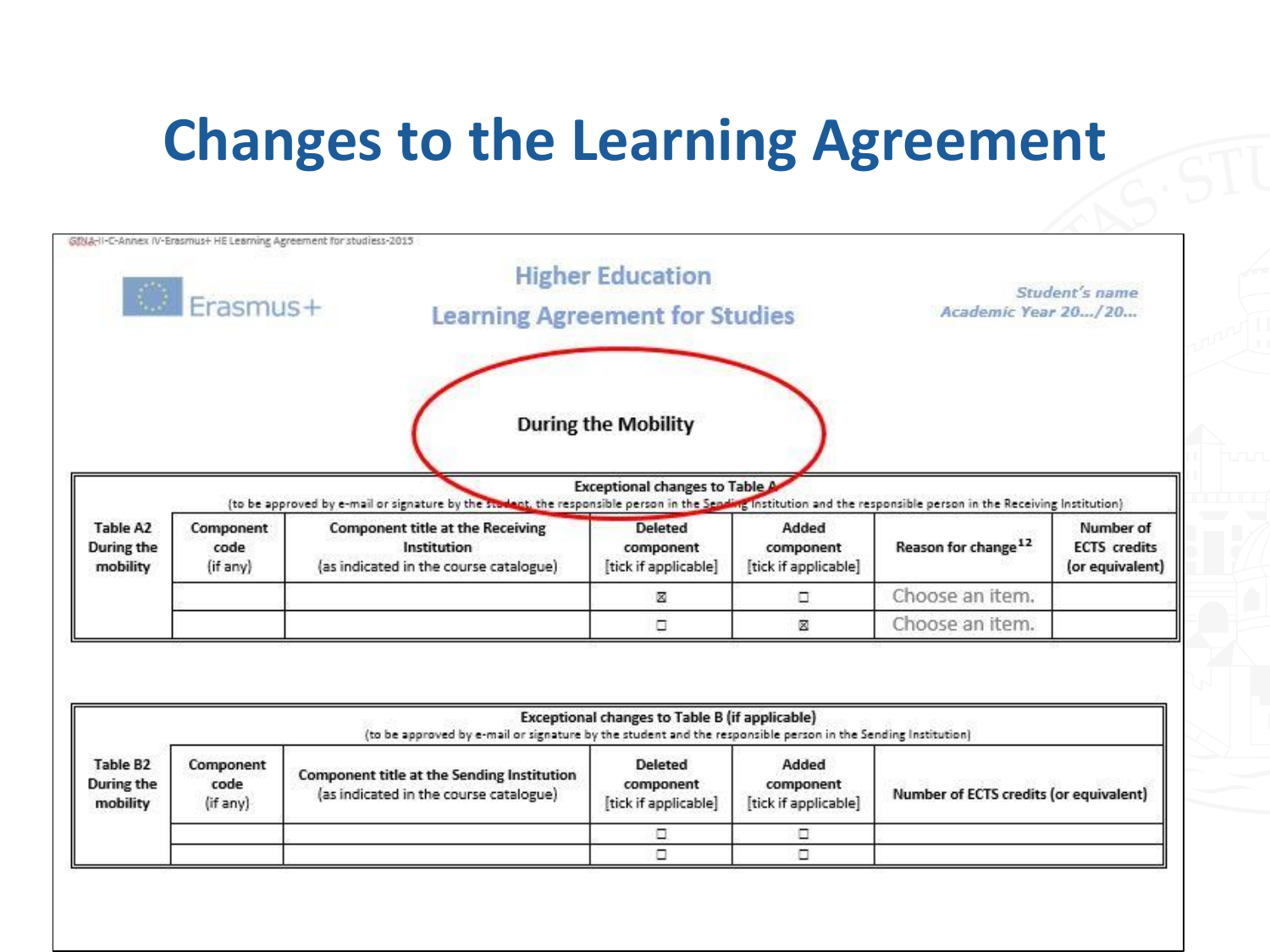# **Changes to the Learning Agreement**

### Only once per semester

Max 1 month from the beginning of classes Approved by sending and receiving Institution

How to do:

- Choose the courses in our offer
- Fill in the form and have it signed by your coordinator
- Collect the signature of the Unibs coordinator
- Send the document to the International Office

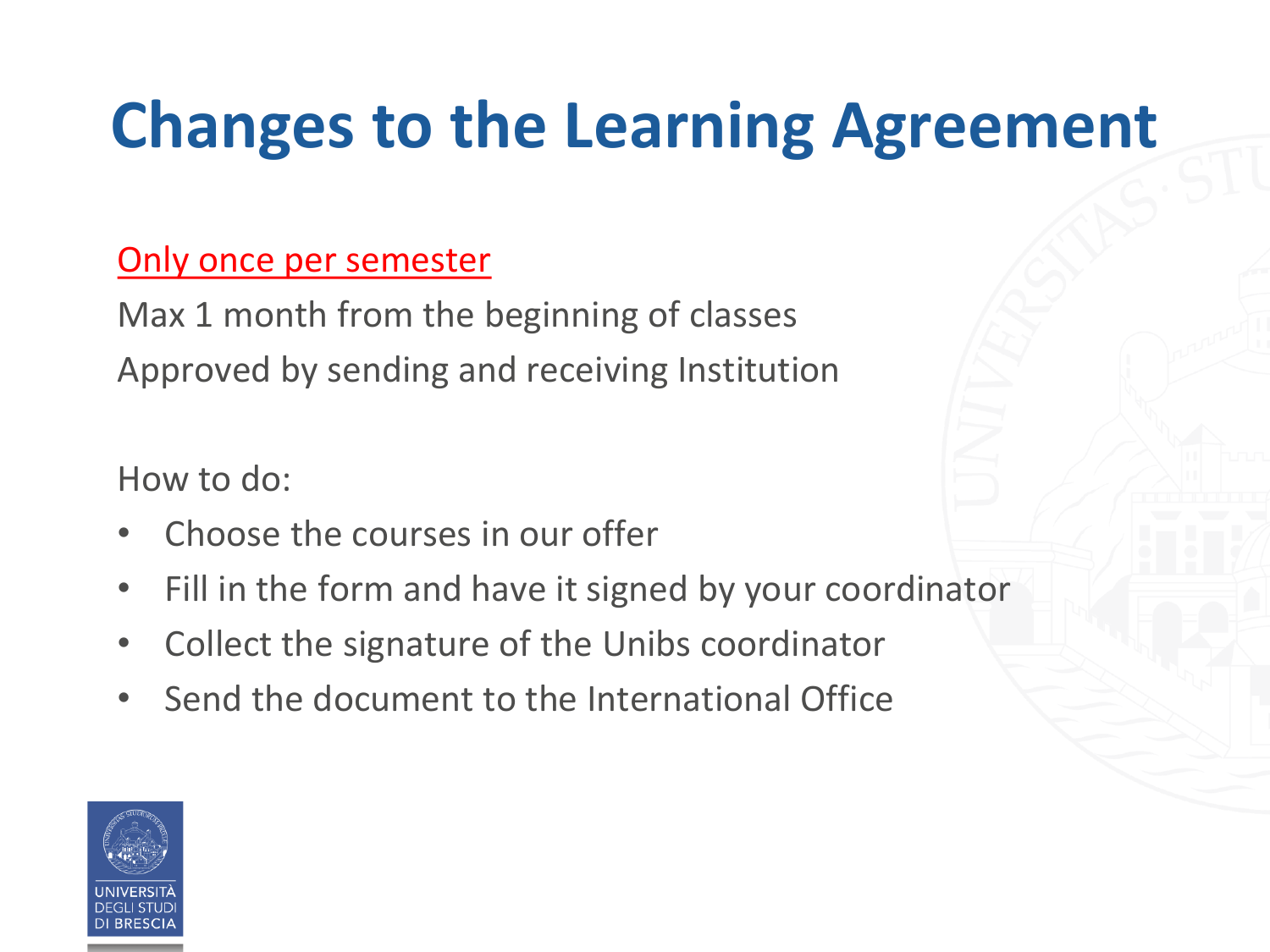## **Taking exams at Unibs**

Booking the exams is **mandatory!** (30 days up to 5 days before the exam date)

**You can find the [available calls](https://esse3.unibs.it/ListaAppelliOfferta.do) on our website.**

How to register:

- login to your personal page on unibs.it
- open the section «exams»
- fill in the questionnaire
- give *privacy consent*
- book the exam

You won't be allowed to take exams without registration. Late registration is also not allowed. The International Mobility Office can't book the exam for you

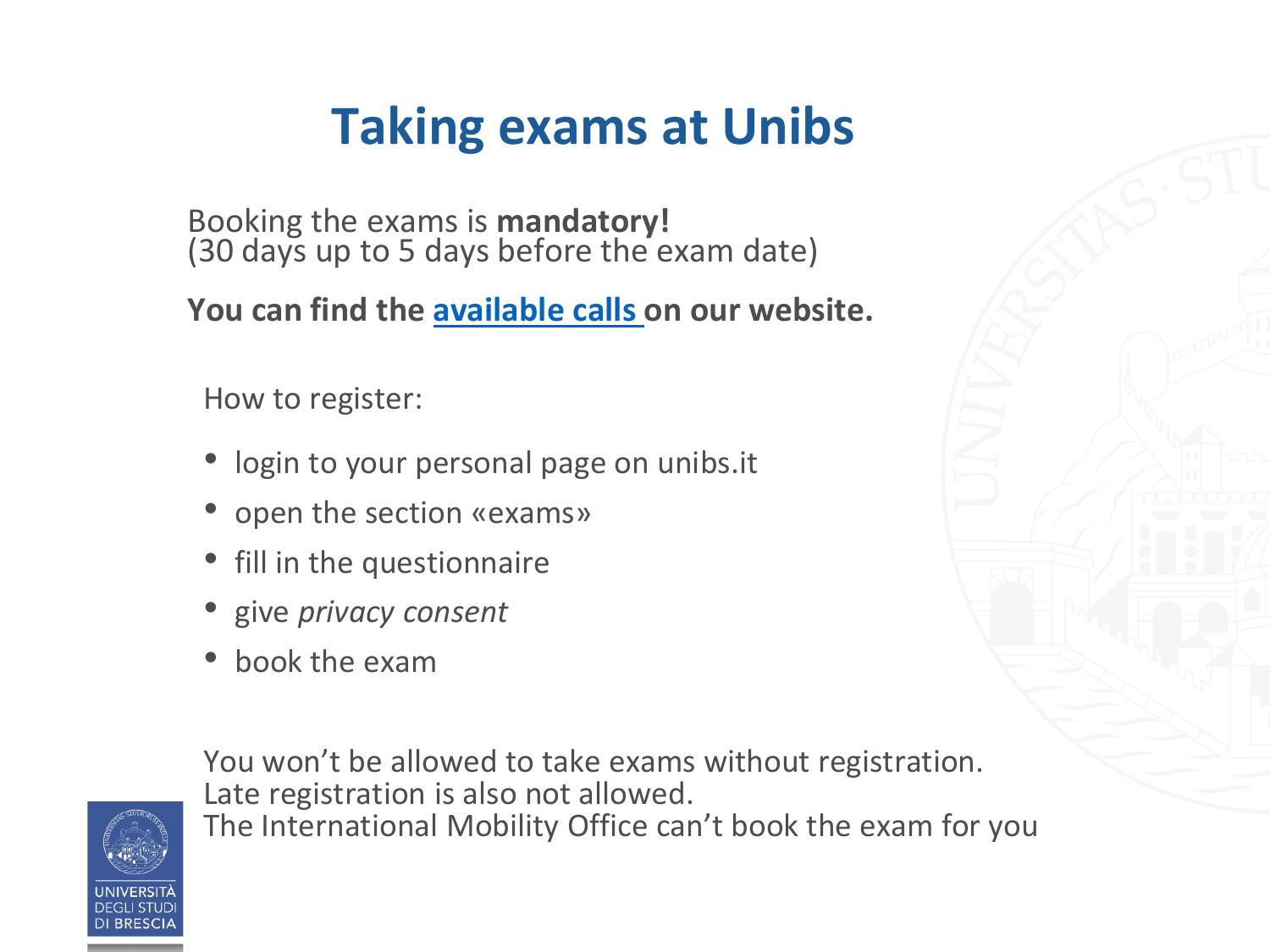## **Taking exams at Unibs**

| <b>UNIVERSITÀ</b><br><b>DEGLI STUDI</b><br><b>DI BRESCIA</b> |                                                     |                       |                       | <b>INFOSTUDENTE</b><br>(پ<br>CALL CENTER | Ξ<br>800 66 34 23<br><b>MENU</b><br>(anche da cellulare) servizio gratuito<br>attivo dal lunedì al venerdì dalle 8:00 alle 18:00 | ita eng                        |               |
|--------------------------------------------------------------|-----------------------------------------------------|-----------------------|-----------------------|------------------------------------------|----------------------------------------------------------------------------------------------------------------------------------|--------------------------------|---------------|
|                                                              | Welcome Childen in Lorra Missourne Registration no. |                       |                       |                                          |                                                                                                                                  |                                |               |
| Welcome to your Reserved Area                                |                                                     |                       |                       |                                          |                                                                                                                                  |                                |               |
| <b>Personal Data</b>                                         |                                                     | Visualizza dettagli ▶ | <b>Student Status</b> |                                          | Visualizza dettagli                                                                                                              | <b>Reserved Area</b><br>Logout |               |
| <b>Control Panel</b>                                         |                                                     | Logout<br>Nascond     |                       |                                          | Nascondi dettagli ▼                                                                                                              | Change Password                |               |
|                                                              |                                                     |                       | Change Password       |                                          |                                                                                                                                  | Moodle                         |               |
| Procedure                                                    | <b>Status</b>                                       | To do                 |                       |                                          | <b>Date</b>                                                                                                                      | Home                           | $\rightarrow$ |
| Taxes                                                        | · Your status is regular                            | Moodle                |                       | male                                     | 17/12/2021                                                                                                                       | Registrar's Office             | $\rightarrow$ |
|                                                              |                                                     |                       |                       |                                          | $\equiv$ Others                                                                                                                  | Study Plan                     | $\rightarrow$ |
|                                                              |                                                     | ∢                     | <b>Exams</b>          |                                          |                                                                                                                                  | Career                         | $\rightarrow$ |
|                                                              |                                                     |                       |                       |                                          |                                                                                                                                  | Exams                          | $\rightarrow$ |
|                                                              |                                                     | Exam sessions         |                       |                                          |                                                                                                                                  | Degree / Paud Graduate Diploma | $\rightarrow$ |
|                                                              |                                                     |                       |                       |                                          |                                                                                                                                  | Internship / Stage             | $\rightarrow$ |
|                                                              |                                                     | Partial exams         |                       |                                          |                                                                                                                                  | International mobility         | $\rightarrow$ |
|                                                              |                                                     |                       |                       |                                          |                                                                                                                                  | Questionnaires                 | $\rightarrow$ |
|                                                              |                                                     |                       | Booking notice board  |                                          |                                                                                                                                  | University information         | $\rightarrow$ |
|                                                              |                                                     |                       |                       |                                          |                                                                                                                                  | <b>Student Information</b>     | $\rightarrow$ |
|                                                              |                                                     |                       | Results notice board  |                                          |                                                                                                                                  | Elezioni Studentesche          |               |
| InfoStudente Email di ateneo<br>Home                         |                                                     |                       |                       |                                          |                                                                                                                                  |                                |               |
|                                                              |                                                     |                       |                       |                                          |                                                                                                                                  |                                |               |

**UNIVERSITÀ DEGLI STUD DI BRESCIA**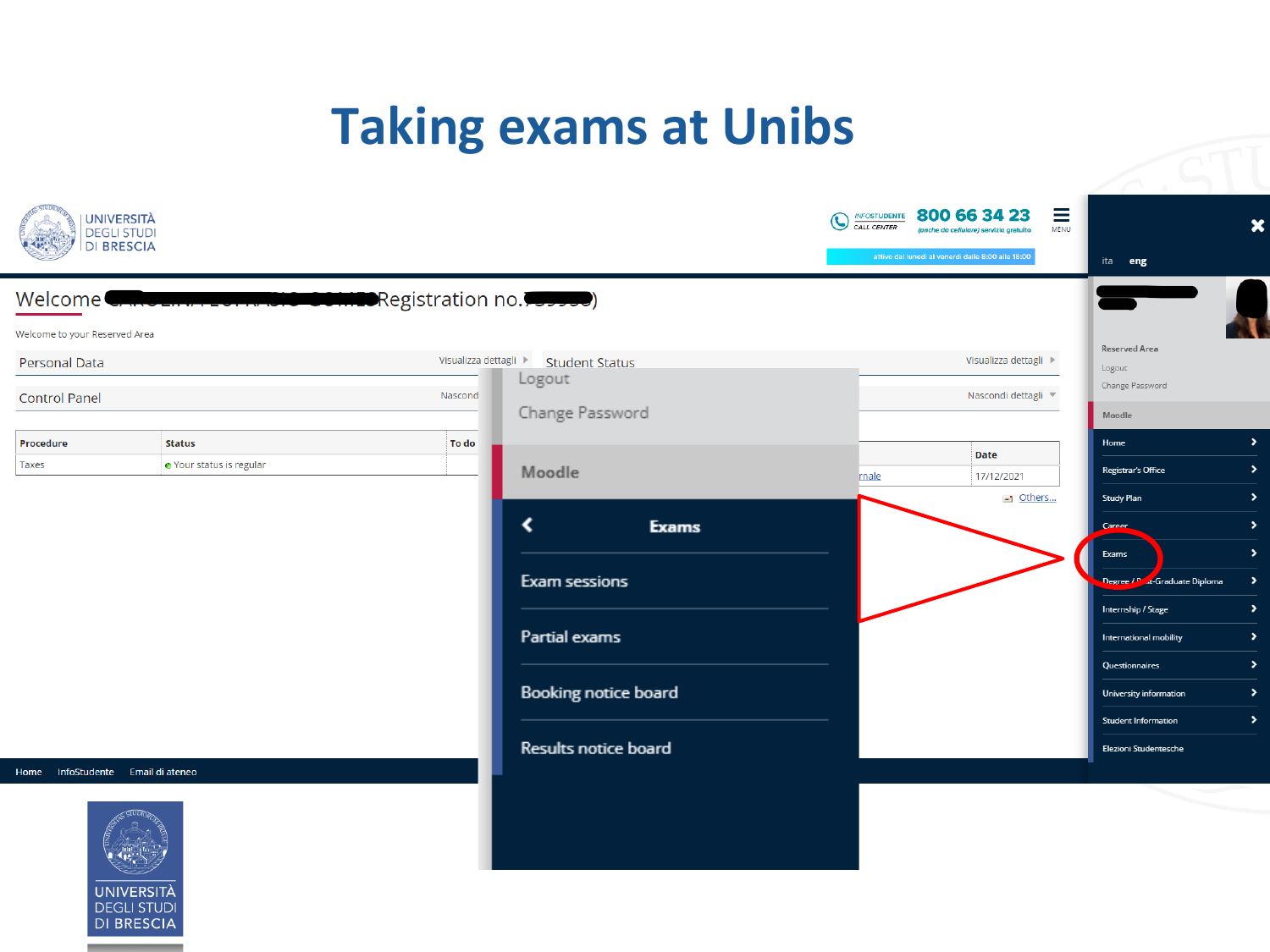## **Your Unibs email address**

Please use your Unibs email address to get in touch with Unibs professors/Offices

| <b>UNIVERSITÀ</b><br><b>DEGLI STUDI</b><br><b>DI BRESCIA</b>     |                          |                                                | <b>INFOSTUDENTE</b><br>$\boldsymbol{\mathcal{C}}$<br>CALL CENTER | Ξ<br>800 66 34 23<br>MENU<br>(anche da cellulare) servizio gratuito | $\boldsymbol{\mathsf{x}}$                       |
|------------------------------------------------------------------|--------------------------|------------------------------------------------|------------------------------------------------------------------|---------------------------------------------------------------------|-------------------------------------------------|
|                                                                  |                          |                                                |                                                                  | attivo dal lunedì al venerdì dalle 8:00 alle 18:00                  | ita eng                                         |
| Welcome <sup>®</sup><br><b>IS SOMIN</b> Registration no. (33333) |                          |                                                |                                                                  |                                                                     |                                                 |
| Welcome to your Reserved Area                                    |                          |                                                |                                                                  |                                                                     |                                                 |
| <b>Personal Data</b>                                             | Visualizza dettagli ▶    | Visualizza dettagli ▶<br><b>Student Status</b> |                                                                  |                                                                     | Reserved Area<br>Logout                         |
| Nascondi dettagli ▼<br><b>Control Panel</b>                      | <b>Messages</b>          | Nascondi dettagli ▼                            | Change Password                                                  |                                                                     |                                                 |
|                                                                  | <b>Personal Messages</b> |                                                | Moodle                                                           |                                                                     |                                                 |
| Procedure<br><b>Status</b>                                       | To do                    | Sender                                         | <b>Title</b>                                                     | <b>Date</b>                                                         | $\rightarrow$<br>Home                           |
| Your status is regular<br>Taxes                                  |                          | Servizi Didattici Economia                     | Appelli d'esame sessione invernale                               | 17/12/2021                                                          | $\rightarrow$<br>Registrar's Office             |
|                                                                  |                          |                                                |                                                                  | $\equiv$ Others                                                     | $\rightarrow$<br><b>Study Plan</b>              |
|                                                                  |                          |                                                |                                                                  |                                                                     | $\rightarrow$<br>Career                         |
|                                                                  |                          |                                                |                                                                  |                                                                     | $\rightarrow$<br>Exams                          |
|                                                                  |                          |                                                |                                                                  |                                                                     | $\rightarrow$<br>Degree / Post-Graduate Diploma |
|                                                                  |                          |                                                |                                                                  |                                                                     | $\,$<br>Internship / Stage                      |
|                                                                  |                          |                                                |                                                                  |                                                                     | $\rightarrow$<br>International mobility         |
|                                                                  |                          |                                                |                                                                  |                                                                     | $\rightarrow$<br>Questionnaires                 |
|                                                                  |                          |                                                |                                                                  |                                                                     | $\rightarrow$<br>University information         |
|                                                                  |                          |                                                |                                                                  |                                                                     | $\rightarrow$<br><b>Student Information</b>     |
|                                                                  |                          |                                                |                                                                  |                                                                     | Elezioni Studentesche                           |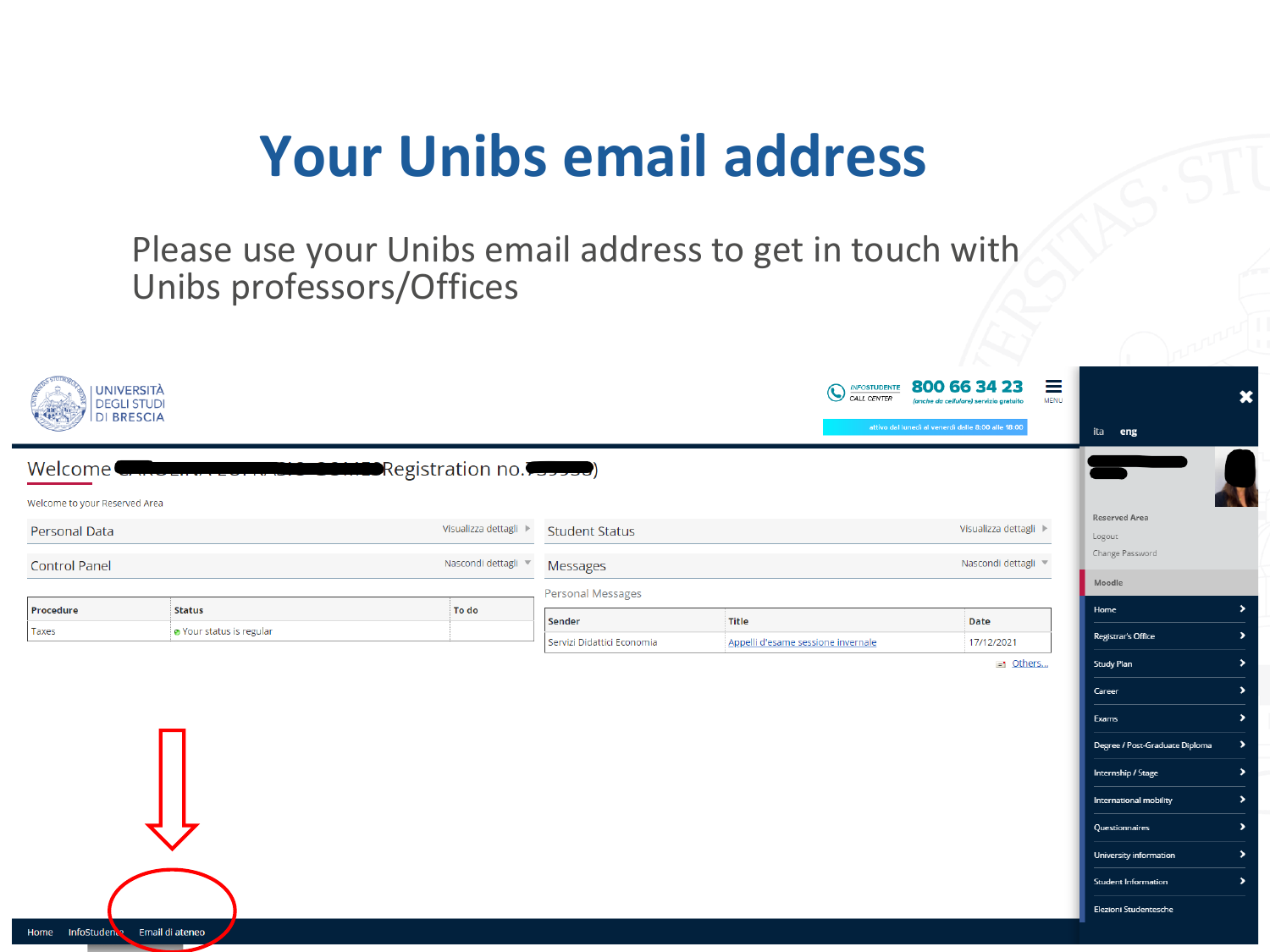# **Before leaving**

- Attendance Certificate (provided by your Home Institution) to be signed and stamped by the International Student Mobility Office at check-out
- Final questionnaire (on the Erasmus experience at Unibs) to be filled in on your personal page
- Confirmation that any book you have borrowed from the University Libraries has been returned
- Transcript of records delivered from Unibs to your Home Institution within 5 weeks from your departure

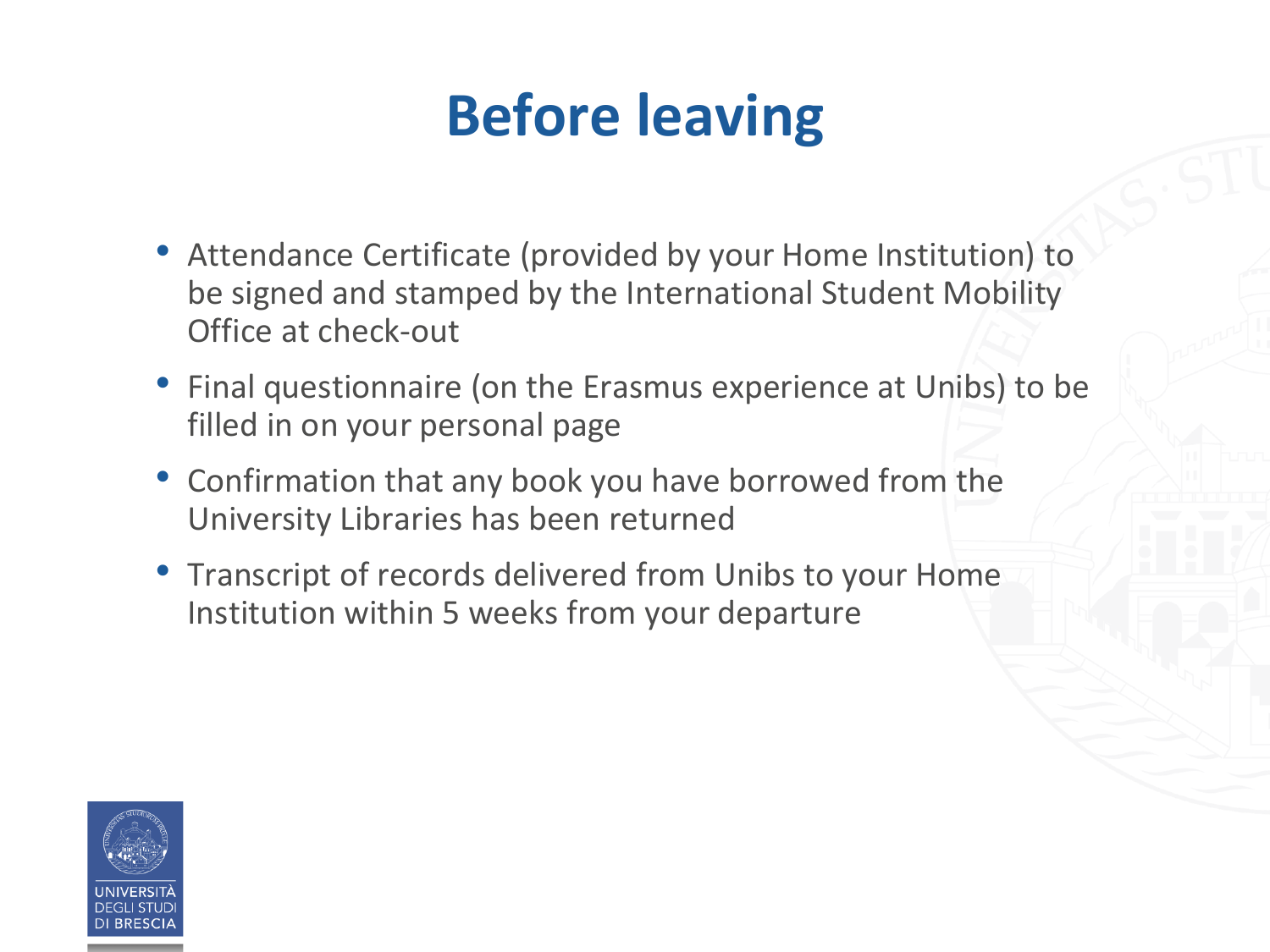## **If you need assistance**

### **International Student Mobility Office Tutor Desk (students)**

Tutors are students that can help you with classes/timetables/practical information on university life.

Opening hours:

Monday 1.30 pm - 4.30 pm Tuesday 1.30 pm - 4.30 pm Wednesday 1.30 pm - 4.30 pm Thursday 9.30 am – 12.30 pm

Online (by appointment):

Friday 9.30 am - 12.30 pm.

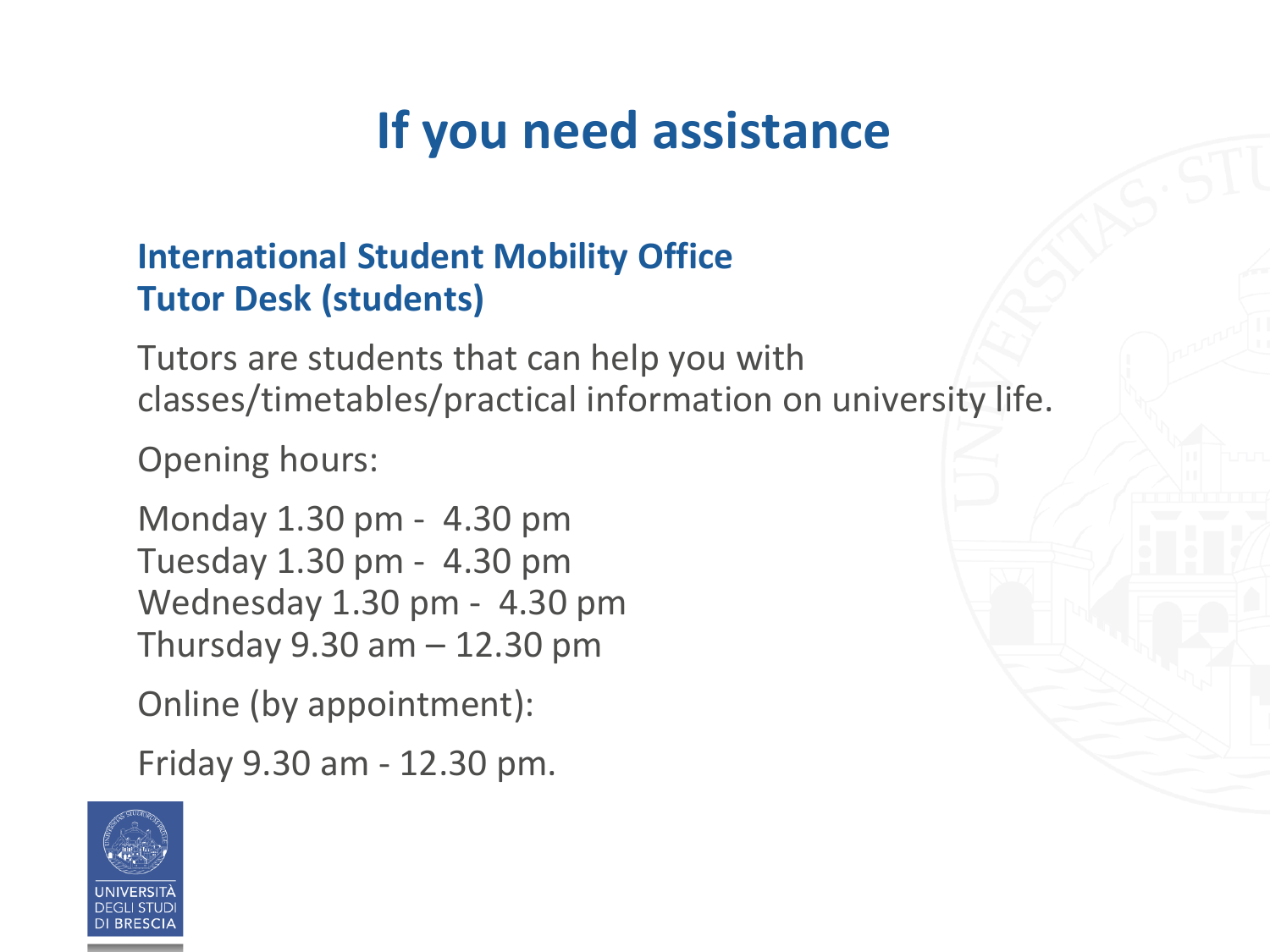## **If you need assistance**

### **Departmental coordinators**

• ECONOMICS & MANAGEMENT DEPARTMENT

Prof. Mattia Guerini – [mattia.guerini@unibs.it](mailto:mattia.guerini@unibs.it)

• LAW DEPARTMENT

Prof. Luca Passanante - [luca.passanante@unibs.it](mailto:luca.passanante@unibs.it)

• ENGINEERING AREA

*Civil Engineering, Architecture, Environment & Maths* Prof. Roberto Ranzi - [roberto.ranzi@unibs.it](mailto:roberto.ranzi@unibs.it) *Mechanical & Industrial Engineering* 

**NEW!**

Prof. Stefano Rebay - [stefano.rebay@unibs.it](mailto:stefano.rebay@unibs.it)

Prof. Antonio Visioli - [antonio.visioli@unibs.it](mailto:antonio.visioli@unibs.it) (for dual degree with Universidad de Almeria) Prof. Giovanni Legnani – [giovanni.legnani@unibs.it](mailto:giovanni.legnani@unibs.it) (for dual degree with Sorbonne University) *Information Engineering* Prof. Gringoli Francesco - [francesco.gringoli@unibs.it](mailto:francesco.gringoli@unibs.it)

### • MEDICINE AREA

*Medicine and Dentistry* Prof. Corrado Paganelli - [corrado.paganelli@unibs.it](mailto:corrado.paganelli@unibs.it) *Physiotherapy* Prof. Luca Falciati - [luca.falciati@unibs.it](mailto:luca.falciati@unibs.it) *Sports* Prof. Alessandro Fanzani - [alessandro.fanzani@unibs.it](mailto:alessandro.fanzani@unibs.it) *Biotechnologies* Prof. Giuseppe Borsani – [giuseppe.borsani@unibs.it](mailto:giuseppe.borsani@unibs.it)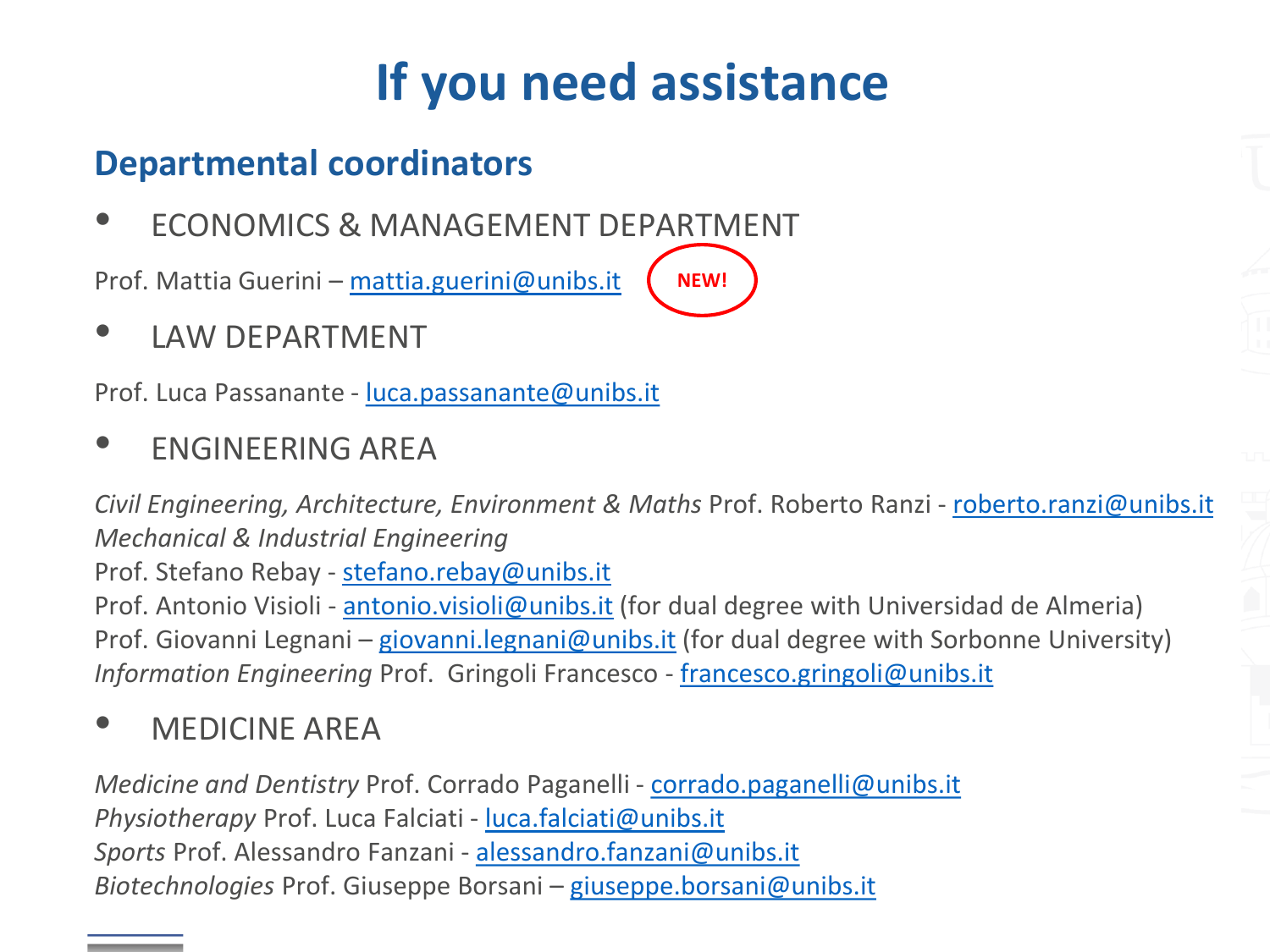## **Next appointment**

## **22nd February 20220**

• **10,45 am**

### **Aula Magna Giurisprudenza**

via San Faustino, 41 Brescia

• **14,30 pm**

## **Guided tour in the city center**

(google module to book closes today)